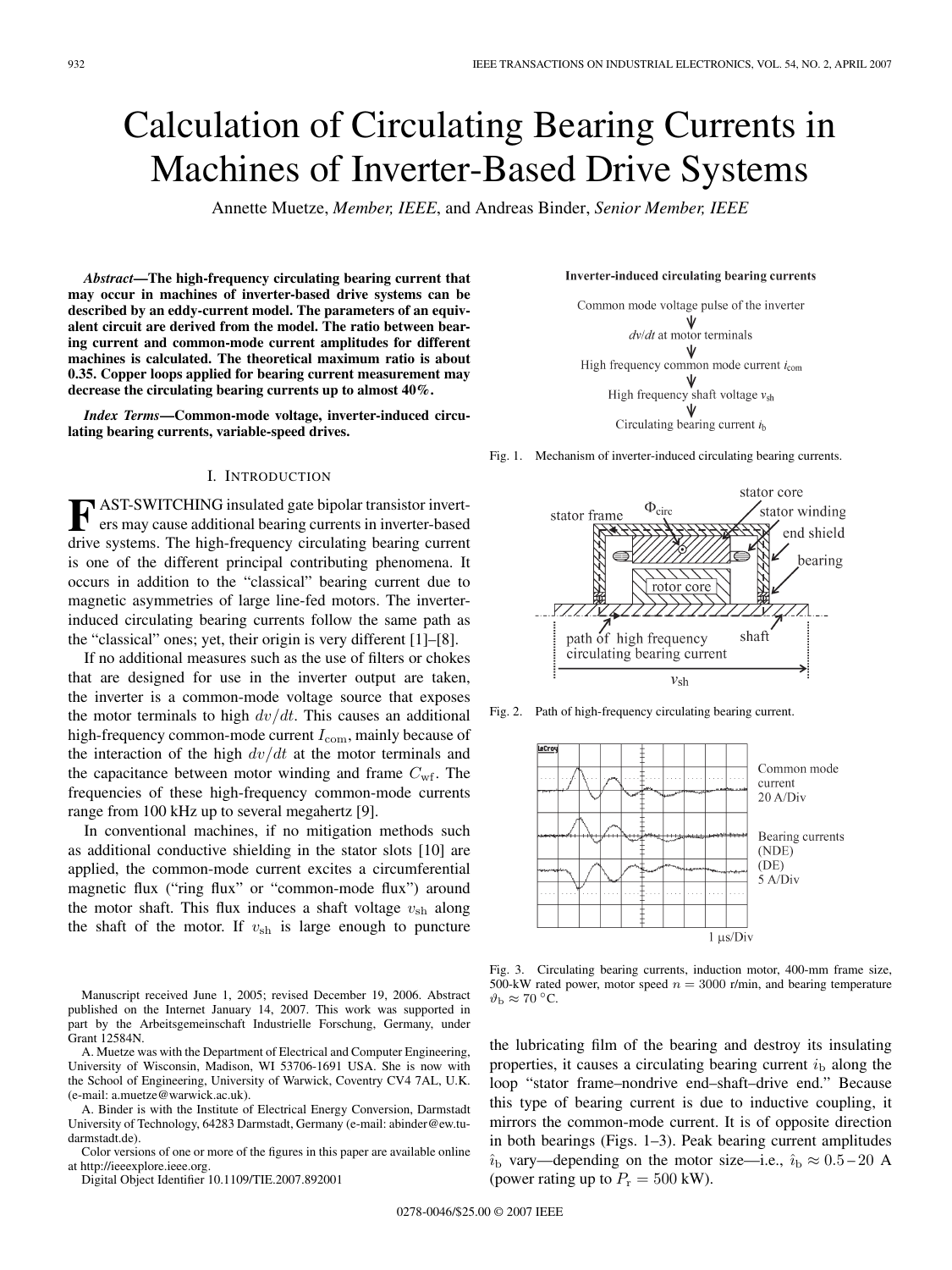

Fig. 4. Sketch of one turn of stator winding and distribution of  $dv/dt$  along the stack length.

#### II. CALCULATION OF COMMON-MODE RING FLUX

If no mitigation methods such as additional conductive shielding in the stator slots [10] are applied, the common-mode current  $i_{\text{com}}$  excites the high-frequency common-mode flux  $\Phi_0$ , which can induce high-frequency circulating bearing currents. Without the use of additional special measures, the current enters the machine via the stator windings and leaves through the grounding connection(s) of the motor, thereby passing the stator stack lamination. Understanding of the resultant generation of the common-mode flux is essential for the comprehension of the circulating bearing current phenomenon. Important work in this field is reported in [11] and [12], which is used here as a starting point.

The current distribution in the stator lamination can be described by an eddy-current model with sinusoidal variation of the parameters with respect to the time. The stator lamination stack is represented by a 2-D model with cylindrical symmetry, using the cylindrical coordinate system  $(r, \varphi, z)$ . The common-mode flux is supposed to flow in the azimuthal direction, i.e.,  $\underline{H} = (0, \underline{H}_{\varphi}(r, z), 0)$ . The current density has only an r-component and a z-component, i.e.,  $\underline{J} = (\underline{J}_{r}(r, z), 0, \underline{J}_{z}(r, z))$ . The laminations of the stator stack are insulated from each other by a coating. It is assumed that the contact impedance between the laminations and the stator frame is very small and that the conductivity of the lamination sheets is significantly larger than the conductivity of the frame. Furthermore, it is supposed that the circumferential flux flows mainly in the cylindrical part of the stator lamination stack, which is the so-called stator iron back. Therefore, stator teeth and coil ends are excluded from the model. Furthermore, for further calculation, the density of the common-mode current as it enters the stator lamination stack from the stator winding is assumed to be homogeneous along the length of the stack length  $l_{\text{Fe}}$ . In fact,  $dv/dt$  decreases along the phase winding. Therefore, the flow of common-mode current across the stator winding insulation onto the lamination is not constant along the winding. However, averaging over one phase at a given distance from the end of the lamination stack into axial  $(z)$ direction results in an approximately constant distribution of the common-mode current along the stack length (Fig. 4).

For frequencies of several 100 kHz, the skin depth  $\delta_s$  is less than 50  $\mu$ m and is much smaller than the thickness of a lamination sheet  $b_{\text{Fe}}$  of typically 0.5 mm. In this case, the lamination can be described by an analytical model for 1) one conducting half-plane, if the current enters from the stator slot



Fig. 5. Common-mode currents of individual sheets flowing from the stator winding [case (i)] and from the neighboring sheet [case (ii)].

and leaves through the stator housing, and 2) two conducting half-planes, if the current enters the sheet on one side of the stator housing and leaves at the other side through the stator housing. The field solution in one sheet with current flowing both from the winding and the neighboring sheet is given by superposition of the two models [11], [12] (Fig. 5).

With these assumptions, given the number of sheets of the stator core stack  $N_{\text{Fe}}$ , the inner and outer diameters of the stator lamination  $d_{si}$  and  $d_{se}$ , and the height of the stator slot  $h_s$ , the analytical solution of the common-mode flux is

$$
\Phi_0 = \mu \frac{N_{\rm Fe} i_{\rm com}}{2\pi} \ln \left( \frac{d_{\rm se}/2}{d_{\rm si}/2 + h_{\rm s}} \right) \frac{\delta_{\rm s}}{\sqrt{2}}.
$$
 (1)

As the common-mode flux varies with time, it induces a voltage in the loop "stator frame–nondrive end–shaft–drive end" (Fig. 2), as expressed by

$$
v_{\text{max}} = 2\pi f \Phi_0
$$
  
=  $\mu_0 \mu_r N_{\text{Fe}} \hat{i}_{\text{com}} f \ln \left( \frac{d_{\text{se}}/2}{d_{\text{si}}/2 + h_{\text{s}}} \right) \frac{\delta_{\text{s}}}{\sqrt{2}}$ . (2)

The number of sheets of the stator core stack  $N_{\text{Fe}}$  is proportional to the length of the stator core  $l_{\text{Fe}}$ , which is proportional to the frame size of a machine  $h$ . Furthermore, the stator winding-to-frame capacitance  $C_{\rm wf}$  is proportional to  $h^2$ , i.e., the square of  $h$ , and the common-mode current  $i_{\text{com}}$  is approximately proportional to  $C_{\text{wf}}$  [13]. As the skin depths approximately proportional to  $C_{\text{wf}}$  [15]. As the skill depths  $\delta_{\text{s}} \propto 1/\sqrt{f\mu_{\text{r}}},$  the common-mode flux decreases with  $1/\sqrt{f\mu_{\text{r}}},$ resulting in the following equations:

$$
\Phi_0 \propto i_{\text{com}} l_{\text{Fe}} \propto h^3 \tag{3}
$$

$$
\varPhi_0 \propto 1/\sqrt{f} \tag{4}
$$

$$
\Phi_0 \propto \sqrt{\mu_r} \tag{5}
$$

$$
v_{\text{max}} \propto i_{\text{com}} l_{\text{Fe}} \propto h^3 \tag{6}
$$

$$
v_{\text{max}} \propto \sqrt{f} \tag{7}
$$

$$
v_{\text{max}} \propto \sqrt{\mu_{\text{r}}}.\tag{8}
$$

Both common-mode flux  $\Phi_0$  and induced voltage v increase with the cube of the frame size  $h$ . The frequency  $f$  has an